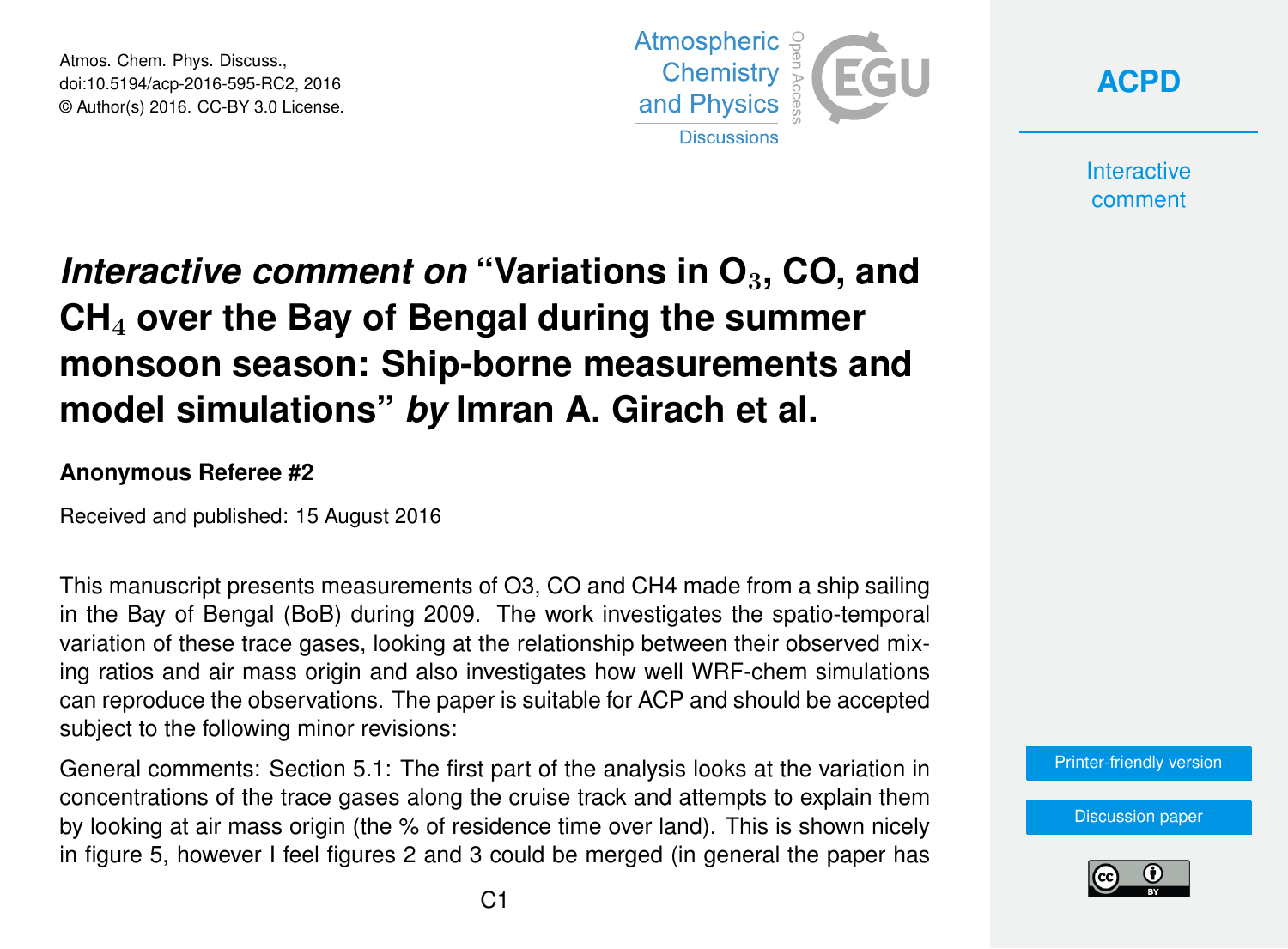too many figures). The data seems to be divided into two regions (central and northern BoB) and I am not sure this is necessary. The difference in data taken in different areas in more likely to be driven by air mass origin rather than the area that the ship was in so I would stick to this analysis.

Section 5.2: In general I feel this section could be expanded. Why has CH4 data not been investigated with the model here? From figure 5 it seems that there is reasonable agreement between the observed CH4 and residence time over land of the air so it would have been interesting to see how well the model reproduced the CH4. In general CH4 data is often overlooked in the paper, even though the dataset seems reasonably complete and CH4 is mentioned in the title. If the authors are not confident in the CH4 measurements then they should be removed. Can the authors comment on the main in source of the increased ozone (e.g. anthropogenic / biogenic emissions). What levels of NOx are seen in the model? The comparison of meteorological parameters from the model does not add much to the analysis and the authors should consider removing it (which helps reduce the number of figures). Could the authors also compare model data to the measurements at the surface sites? This would help assess how well the model predicts the air coming into the region and whether this contributes to any discrepancies in the data after emissions and processing.

Section 5.3: It seems that much of the data here has had to be removed due to contamination from the ship exhaust. This causes a large gap in the diurnal average where there is no data between 0600 and 1300, a time of particular interest for photochemistry. Because of this the authors should consider removing this analysis.

Section 5.4: Figures 11 and 12 seem to essentially show the dame thing – could the authors combine them somehow.

Section 5.5: The seasonal variation is investigated by examining data from a series of previous publications of measurements in the region, presented in table 3. The analysis here is good, however I find table 3 hard to interpret. Could the data presented as a

## **[ACPD](http://www.atmos-chem-phys-discuss.net/)**

**Interactive** comment

[Printer-friendly version](http://www.atmos-chem-phys-discuss.net/acp-2016-595/acp-2016-595-RC2-print.pdf)

[Discussion paper](http://www.atmos-chem-phys-discuss.net/acp-2016-595)